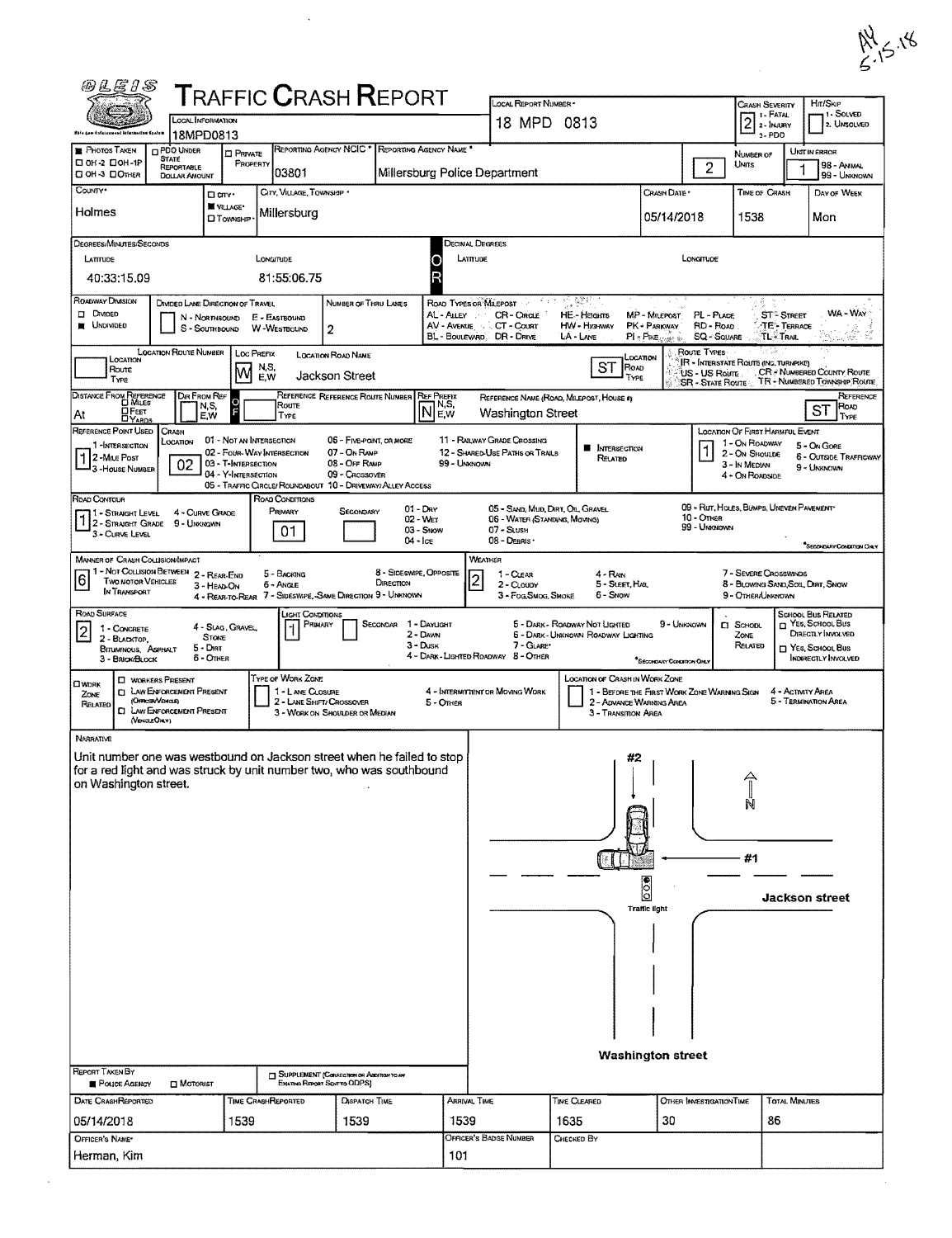| Unit                                                                                                                                                                                             |                                                                                                                                              |                                                                                     |                                                                               |                                                        |                                                                                                                      |  |  |
|--------------------------------------------------------------------------------------------------------------------------------------------------------------------------------------------------|----------------------------------------------------------------------------------------------------------------------------------------------|-------------------------------------------------------------------------------------|-------------------------------------------------------------------------------|--------------------------------------------------------|----------------------------------------------------------------------------------------------------------------------|--|--|
|                                                                                                                                                                                                  |                                                                                                                                              |                                                                                     | <b>LOCAL REPORT NUMBER</b>                                                    | 18 MPD 0813                                            |                                                                                                                      |  |  |
| OWNER NAME: LAST, FIRST, MIDDLE ( C SAME AS DRIVER )<br>UNT NUMBER                                                                                                                               |                                                                                                                                              |                                                                                     | DAMAGE SCALE                                                                  | DAMAGE AREA                                            |                                                                                                                      |  |  |
| Glick Metals LLC,<br>1                                                                                                                                                                           |                                                                                                                                              | OWNER PHONE NUMBER<br>406-750-1008                                                  |                                                                               |                                                        | FRONT                                                                                                                |  |  |
| OWNER ADDRESS: CITY, STATE, ZIP<br><b>CISAME AS DRIVER</b> )                                                                                                                                     |                                                                                                                                              |                                                                                     |                                                                               | 2<br>$1 - \text{None}$                                 | п                                                                                                                    |  |  |
| 330 Swamp Rd, Morgantown, PA, 19543                                                                                                                                                              |                                                                                                                                              |                                                                                     |                                                                               |                                                        | о                                                                                                                    |  |  |
| <b>LP STATE LICENSE PLATE NUMBER</b>                                                                                                                                                             | <b>VERICLE IDENTIFICATION NUMBER</b>                                                                                                         |                                                                                     | # Occupants                                                                   | 2 - MINOR                                              |                                                                                                                      |  |  |
| PA<br>ZJF3726                                                                                                                                                                                    | 0305619794113                                                                                                                                |                                                                                     | 1.                                                                            | 3 - FUNCTIONAL                                         | о<br>o                                                                                                               |  |  |
| <b>VEHICLE YEAR</b><br><b>VEHICLE MAKE</b><br>2016<br>Dodge                                                                                                                                      | <b>VEHICLE MODEL</b><br>Ram Pickup                                                                                                           | <b>VEHICLE COLOR</b><br>RED                                                         |                                                                               | 4 - DISABLING                                          |                                                                                                                      |  |  |
| <b>INSURANCE COMPANY</b><br>$P$ ROOF OF                                                                                                                                                          | POLICY NUMBER<br>Towen By                                                                                                                    |                                                                                     |                                                                               | 9 - Univiown                                           | O<br>Έ<br>α                                                                                                          |  |  |
| <b>INSURANCE</b><br>lMutual Benefits<br><b>SHOWN</b>                                                                                                                                             | BA00927070                                                                                                                                   |                                                                                     |                                                                               |                                                        | <b>FCEAS</b>                                                                                                         |  |  |
| CARRIER NAME, ADDRESS, CITY, STATE, ZIP                                                                                                                                                          |                                                                                                                                              |                                                                                     |                                                                               |                                                        | <b>CARRIER PHONE</b>                                                                                                 |  |  |
| US DOT<br>VEHICLE WEIGHT GVWR/GCWR                                                                                                                                                               | CARGO BODY TYPE                                                                                                                              |                                                                                     | <b>TRAFFICWAY DESCRIPTION</b>                                                 |                                                        |                                                                                                                      |  |  |
| 1 - LESS THAN OR EQUAL TO 10K LBS<br>2 - 10,001 to 26,000x Las<br>HM PLACARD ID NO.                                                                                                              | 01 - No CARGO BOOY TYPE/NOT APPLICABL 09 - POLE<br>02 - Bus/Van (9-15 Seats, Inc Driver) 10 - Cargo Tank<br>03 - Bus (16+ Seats, Inc Driver) | 11 - FLAT BED                                                                       | 1 - Two Way, Not Dimord                                                       |                                                        | 1 2 - T WO-WAY, NOT DIMDED, CONTINUOUS LEFT TURN LANE                                                                |  |  |
| 3 - MORE THAN 26,000K LBS.                                                                                                                                                                       | 04 - VEHICLE TOWING ANOTHER VEHICLE<br>12 - Dump<br>05 - Logging                                                                             | 13 - CONCRETE MIXER                                                                 |                                                                               | 4 - Two-Way, Divided, Positive Median Barrier          | 3 - Two-WAY, DIMDED, UNPROTECTED (PAINTED OR GRASS >4FT.) MEDIA                                                      |  |  |
| HAZARDOUS MATERIAL<br>HM CLASS<br><b>CT</b> RELATED                                                                                                                                              | 06 - INTERMODAL CONTAINER CHASIS<br>07 - CARGO VANENCLOSED BOX                                                                               | 14 - AUTO TRANSPORTER<br>15 - GARBAGE / REFUSE                                      | 5 - ONE-WAY TRAFFICWAY                                                        |                                                        |                                                                                                                      |  |  |
| NUMBER                                                                                                                                                                                           | 08 - GRAIN, CHIPS, GRAVEL                                                                                                                    | 99 - OTHER/UNKNOWN                                                                  | <b>D</b> HIT / SKIP UNIT                                                      |                                                        |                                                                                                                      |  |  |
| TYPE OF USE<br>NON-MOTORIST LOCATION PRIOR TO IMPACT<br>01 - INTERSECTION - MARKED CROSSWAL                                                                                                      | UNT TYPE<br>PASSENGER VEHICLES (LESS THAN 9 PASSENGERS MEDIHEAVY TRUCKS OR COMBO UNTS > 10K LBS BUS/VAN/LIMO(9 OR MORE INCLUDING DRIVER)     |                                                                                     |                                                                               |                                                        |                                                                                                                      |  |  |
| 02 - INTERSECTION - NO CROSSWALK<br>03 - INTERSECTION OTHER<br>1 - PERSONAL                                                                                                                      | 07<br>01 - Sub-COMPACT<br>02 - COMPACT                                                                                                       | 14 - SINGLE UNIT TRUCK: 3+ AXLES                                                    |                                                                               |                                                        | 13 - SINGLE UNIT TRUCK OR VAN 2AXLE, 6 TIRES 21 - BUS/VAN (9-15 SEATS, INC DRAGR)<br>22 - Bus (16+ Seate Inc Driver) |  |  |
| 04 - MIDBLOCK - MARKED CROSSWALK<br>2 - COMMERCIAL<br>05 - TRAVEL LANE - OTHER LOCATION                                                                                                          | 99 - UNKNOWN 03 - MID SIZE<br>OR HIT/SKIP<br>04 - Full Size                                                                                  | 15 - SINGLE UNIT TRUCK/TRAILER                                                      |                                                                               |                                                        | Non-Motorist<br>23 - Animal With Rider                                                                               |  |  |
| 06 - BICYCLE LANE<br>3 - GOVERNMENT<br>07 - Shoulder/Roadside                                                                                                                                    | 05 - Minivan<br>06 - Sport Uttury Vehicle                                                                                                    | 16 - TRUCK/TRACTOR (BOSTAIL)<br>17 - TRACTOR/SEMI-TRAILER<br>18 - TRACTOR/DOUBLE    |                                                                               |                                                        | 24 - AMMAL WITH BUGGY, WAGON, SURREY<br>25 - BICYCLE/PEDACYCLIST                                                     |  |  |
| 08 - SIDEWALK<br>09 - MEDIAN/CROSSING SLAND<br><b>MI IN EMERGENCY</b><br><b>10 - DRIVE WAY ACCESS</b>                                                                                            | 07 - Pickup<br>08 - Van                                                                                                                      | 19 - TRACTOR/TRIPLES<br>20 - OTHER MEDIHEAVY VEHICLE                                |                                                                               |                                                        | 26 - PEDESTRIAN SKATER<br>27 - OTHER NON-MOTORIST                                                                    |  |  |
| RESPONSE<br>11 - SHARED-USE PATH OR TRAIL<br>12 - NON-TRAFFIGWAY AREA                                                                                                                            | 09 - MOTORCYCLE<br>10 - MOTORIZED BICYCLE                                                                                                    |                                                                                     |                                                                               |                                                        |                                                                                                                      |  |  |
| 99 - OTHER/UNKNOWN                                                                                                                                                                               | 11 - SNOWMOBILE/ATV<br>12 - OTHER PASSENGER VEHICLE                                                                                          | HASHM PLACARD                                                                       |                                                                               |                                                        |                                                                                                                      |  |  |
| 09 - AMBULANCE<br>SPECIAL FUNCTION 01 - NOME<br>$02 - T$ AXI<br>$10 -$ Fine                                                                                                                      | 17 - FARM VEHICLE<br>MOST DAMAGED AREA<br>18 - FARM EOUPMENT                                                                                 | $01 - None$                                                                         | 08 - LEFT SIDE                                                                | 99 - UNKNOWN                                           | Астюн<br>1 - NON-CONTACT                                                                                             |  |  |
| 01<br>03 - RENTAL TRUCK (OVER 10K LBS)<br>11 - HIGHWAY/MAINTENANCE<br>04 - Bus - SCHOOL (PUBLIC OR PRIVATE) 12 - MILITARY                                                                        | 19 - Мотопноме<br>04<br>20 - GOLF CART                                                                                                       | 02 - CENTER FRONT<br>03 - Right Front                                               | 09 - LEFT FRONT<br>10 - TOP AND WINDOWS                                       |                                                        | $ 4 2 - \text{Non-Couson}$<br>3 - STRIKING                                                                           |  |  |
| 05 - Bus - Transit<br>13 - Pouce<br>06 - Bus - Charter<br>14 - Pusuc Unury<br>07 - Bus - SHUTTLE                                                                                                 | 21 - TRAIN<br>INPACT ARE 04 - RIGHT SIDE<br>22 - OTHER (EXPLUSION NARRATIVE)<br>05 - Right REAR<br>04                                        | 11 - UNDERGARRIAGE<br>12 - LOAD/TRAILER                                             |                                                                               | 4 - STRUCK<br>5 - STRIKING/STRUCK                      |                                                                                                                      |  |  |
| 15 - Other Government<br>08 - Bus - OTHER<br>16 - CONSTRUCTION EQIP.                                                                                                                             | 06 - REAR CENTER<br>07 - LEFT REAR                                                                                                           | 13 - TOTAL (ALL AREAS)<br>14 - OTHER                                                | 9 - Unknown                                                                   |                                                        |                                                                                                                      |  |  |
| PRE-CRASH ACTIONS<br>MOTORIST                                                                                                                                                                    |                                                                                                                                              | NON-MOTORIST                                                                        |                                                                               |                                                        |                                                                                                                      |  |  |
| 01<br>01 - STRAIGHT AHEAD<br>07 - MAKING U-TURN                                                                                                                                                  | 13 - Negotiating a Curve<br>14 - OTHER MOTORIST ACTIO                                                                                        | 16 - WALKING RUNNING, JOGGING, PLAYING, CYCLING                                     | 15 - ENTERING OR CROSSING SPECIFIED LOCATIO<br>21 - OTHER NON-MOTORIST ACTION |                                                        |                                                                                                                      |  |  |
| 02 - BACKING<br>08 - ENTERING TRAFFIC LANE<br>03 - CHANGING LANES<br>09 - LEAVING TRAFFIC LANE<br>99 Urassman<br>04 - OVERTAKING PASSING                                                         |                                                                                                                                              | 17 - WORKING<br>18 - Pusting Venicle                                                |                                                                               |                                                        |                                                                                                                      |  |  |
| 10 - PARKED<br>05 - MAXING RIGHT TURN<br>11 - SLOWING OR STOPPED IN TRAFFIC<br>06 - MAKING LEFT TURN<br>12 - DRIVERLESS                                                                          |                                                                                                                                              | 19 - APPROACHING OR LEAVING VEHICLE<br>20 - Standing                                |                                                                               |                                                        |                                                                                                                      |  |  |
| Contributing Circumstance                                                                                                                                                                        |                                                                                                                                              |                                                                                     |                                                                               | <b>VEHICLE L'EFECTS</b>                                |                                                                                                                      |  |  |
| PRIMARY<br>MOTORIST<br>01 - NONE<br>11 - IMPROPER BACKING                                                                                                                                        | Non-Motorist<br><b>22 - None</b>                                                                                                             |                                                                                     |                                                                               |                                                        | 01 - Turn Signals<br>02 - HEAD LAMPS                                                                                 |  |  |
| 03<br>02 - FALURE TO YIELD<br>03 - Rai Rep Light                                                                                                                                                 | 23 - IMPROPER CROSSING<br>12 - IMPROPER START FROM PARKED POSITION<br>24 - DARTING<br>13 - Stoppeo or Parkeo ILLEGALLY                       |                                                                                     |                                                                               |                                                        | 03 - TAIL LAUPS<br>04 - BRAKES                                                                                       |  |  |
| 04 - RAN STOP SIGN<br>05 - Exceeded Speed Limit<br>SECONDARY                                                                                                                                     | 14 - OPERATING VEHICLE IN NEGLIGENT MANNER<br>15 - SWERING TO AVOID (DUE TO EXTERNAL CONDITIONS)                                             | 25 - LYING AND/OR ILLEGALLY IN ROADWAY<br>26 - FALURE TO YIBLD RIGHT OF WAY         |                                                                               | 05 - STEERING<br>06 - TIRE BLOWDUT                     |                                                                                                                      |  |  |
| 06 - Unsafe Speed<br>07 - IMPROPER TURN<br>17 - FALURE TO CONTROL<br>08 - LEFT OF CENTER                                                                                                         | 16 - WRONG SIDE/WRONG WAY<br>28 - INATTENTIVE                                                                                                | 27 - Not Visible (DARK Clotheng)                                                    |                                                                               |                                                        | 07 - WORN OR SLICK TIRES<br>08 - TRAILER EQUIPMENT DEFECTIVE                                                         |  |  |
| <b>18 - VISION OBSTRUCTION</b><br>09 - Followed Too Closelv/ACDA<br>99 - UNKNOWN<br>10 - IMPROPER LANE CHANGE                                                                                    | 29 - FAILURE TO OBEY TRAFFIC SIGNS<br>19 - OPERATING DEFECTIVE EQUIPMENT<br>/SIGNALS/OFFICER<br>20 - LOAD SHIFTING/FALLING/SPILLING          |                                                                                     | 09 - MOTOR TROUBLE<br>10 - DISABLED FROM PRIOR ACCIDENT                       |                                                        |                                                                                                                      |  |  |
| <b>PASSING OFF ROAD</b>                                                                                                                                                                          | 21 - OTHER IMPROPER ACTION                                                                                                                   | 30 - WRONG SIDE OF THE ROAD<br>31 - OTHER NON-MOTORIST ACTION                       |                                                                               |                                                        | 11 - Other Defects                                                                                                   |  |  |
| <b>SEQUENCE OF EVENTS</b>                                                                                                                                                                        | NON-COLLISION EVENTS<br>01 - OVERTURN/ROLLOVER                                                                                               | 06 - EQUIPMENT FAILURE                                                              |                                                                               | 10 - Cross Median                                      |                                                                                                                      |  |  |
| 20<br>FIRST<br>Most                                                                                                                                                                              | 02 - FIRE/EXPLOSION<br>03 - IMMERSION                                                                                                        | (BLOWN TIRE, BRAKE FAILURE, ETC)<br>07 - SEPARATION OF UNITS                        |                                                                               | 11 - Cross Center Line<br>OPPOSITE DIRECTION OF TRAVEL |                                                                                                                      |  |  |
| 1<br>99 - UMKNOWN<br>HARMFUL<br>Harmful<br>Event<br>Event                                                                                                                                        | 04 - JACKKNIFE<br>05 - CARGO/EQUIPMENT LOSS OR SHIFT                                                                                         | 08 - RAN OFF ROAD RIGHT<br>09 - RAN OFF ROAD LEFT                                   |                                                                               | 12 - DOWNHILL RUNAWAY<br>13 - OTHER NDN-COLUSION       |                                                                                                                      |  |  |
| COLUSION WITH PERSON, VEHICLE OR OBJECT NOT FIXED                                                                                                                                                | COLLISION WITH FIXED, OBJECT                                                                                                                 |                                                                                     |                                                                               |                                                        |                                                                                                                      |  |  |
| 14 - PEDESTRIAN<br>21 - PARKED MOTOR VEHICLE                                                                                                                                                     | 25 - Impact Attendator/Crash Cushion33 - Median Cable Barrier<br>26 - BRIDGE OVERHEAD STRUCTURE                                              | 34 - MEDIAN GUARDRAIL BARRIER                                                       |                                                                               | 41 - OTHER POST, POLE<br>OR SUPPORT                    | 48 - TREE<br>49 - FIRE HYDRANT                                                                                       |  |  |
| 22 - WORK ZONE MAINTENANCE EQUIPMENT<br>15 - PEOALCYCLE<br>16 - RAILWAY VEHICLE (TRADY, ENGINE)<br>23 - STRUCK BY FALLING, SHIFTING CARGO<br>17 - Annal - Farm<br>OR ANYTHING SET IN MOTION BY A | 27 - BRIDGE PIER OR ABUTMENT<br>28 - Bridge Parapet<br>29 - Brioge Rall                                                                      | 35 - MEDIAN CONCRETE BARRIER<br>36 - MEDIAN OTHER BARRIER<br>37 - TRAFFIC SIGN POST | 42 - CULVERT<br>43 - Cura<br>44 - Опон                                        |                                                        | 50 - WORK ZONE MAINTENANCE<br>Еоирмемт<br>51 - WALL, BUILDING, TUNNEL                                                |  |  |
| 18 - Annial - DEER<br><b>MOTOR VEHICLE</b><br>19 - ANMAL-OTHER<br>24 - OTHER MOVABLE OBJECT                                                                                                      | 30 - GUARDRAIL FACE<br>31 - GUARORALEMD                                                                                                      | 38 - Overhead Sign Post<br>39 - Light/Luminaries Support                            | 45 - EMBANKMENT<br>46 - FENCE                                                 | 52 - OTHER FIXED OBJECT                                |                                                                                                                      |  |  |
| 20 - MOTOR VEHICLE IN TRANSPORT                                                                                                                                                                  | 32 - PORTABLE BARRIER                                                                                                                        | 40 - Unury PoLE                                                                     | 47 - MAILBOX                                                                  |                                                        |                                                                                                                      |  |  |
| UNIT SPEED<br>Posted Speed<br>TRAFFIC CONTROL<br>01 - No Controls                                                                                                                                | 07 - RALROAD CROSSBUCKS<br>13 - CROSSWALK LINES                                                                                              | <b>UNIT DIRECTION</b><br>FROM                                                       |                                                                               | 1 - Norm                                               | 5 - NORTHEAST<br>9 - UNKNOWN                                                                                         |  |  |
| 25<br>04<br>12<br>02 - S rop Stan<br>03 - YIELD SIGN                                                                                                                                             | 08 - RALROAD FLASHERS<br>14 - Walk/DON'T WALK<br>09 - RAUROAD GATES<br>$15 - O$ mea                                                          |                                                                                     | To<br>4                                                                       | 2 - South<br>$3 - EAST$<br>4 - West                    | <b>5 - NORTHWEST</b><br>7 - SOUTHEAST<br>8 - Southmest                                                               |  |  |
| 04 - TRAFFIC SIGNAL<br>$\square$ Stated<br>05 - TRAFFIC FLASHERS                                                                                                                                 | 10 - Costruction BARRICADE 15 - NOT REPORTED<br>11 - PERSON (FLAGGER, OFFICER                                                                |                                                                                     |                                                                               |                                                        |                                                                                                                      |  |  |
| <b>E</b> stimated<br>06 - SCHOOL ZONE                                                                                                                                                            | 12 - PAVEMENT MARKINGS                                                                                                                       |                                                                                     |                                                                               |                                                        |                                                                                                                      |  |  |

 $\mathcal{L}^{\text{max}}_{\text{max}}$  ,  $\mathcal{L}^{\text{max}}_{\text{max}}$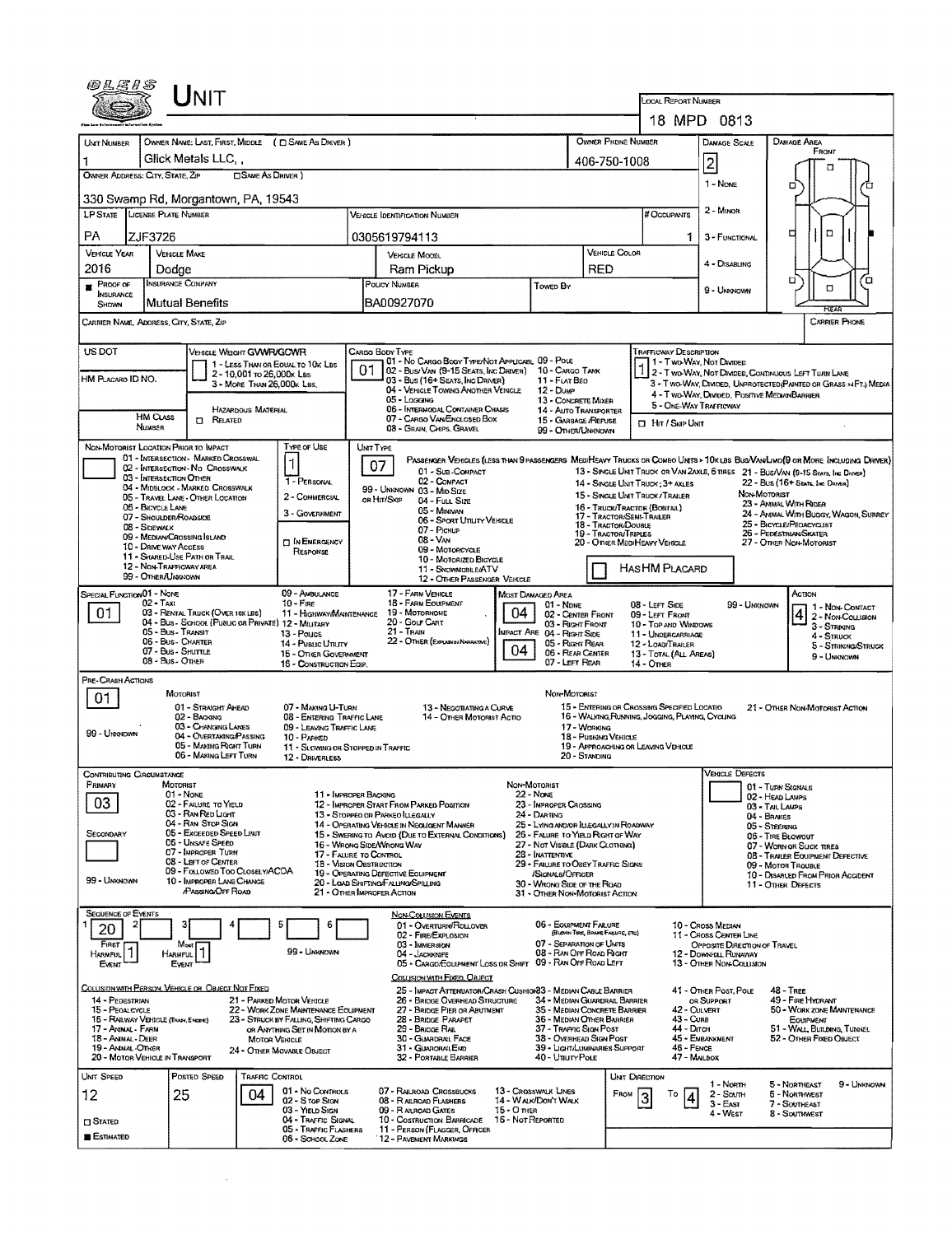|                                                                               | UNIT                                                                                            |                                                                                |                                                                                                                                                   |                                                                                                                                              |                                                                               |                                                                       |                                                                                                                                   |                                                        |                                                                                                                              |  |  |
|-------------------------------------------------------------------------------|-------------------------------------------------------------------------------------------------|--------------------------------------------------------------------------------|---------------------------------------------------------------------------------------------------------------------------------------------------|----------------------------------------------------------------------------------------------------------------------------------------------|-------------------------------------------------------------------------------|-----------------------------------------------------------------------|-----------------------------------------------------------------------------------------------------------------------------------|--------------------------------------------------------|------------------------------------------------------------------------------------------------------------------------------|--|--|
|                                                                               |                                                                                                 |                                                                                |                                                                                                                                                   |                                                                                                                                              | <b>LOCAL REPORT NUMBER</b>                                                    | 18 MPD 0813                                                           |                                                                                                                                   |                                                        |                                                                                                                              |  |  |
| <b>UNIT NUMBER</b>                                                            | OWNER NAME: LAST, FIRST, MIDDLE ( C SAME AS DRIVER )                                            |                                                                                |                                                                                                                                                   |                                                                                                                                              | OWNER PHONE NUMBER                                                            |                                                                       | <b>DAMAGE SCALE</b>                                                                                                               | DAMAGE AREA                                            |                                                                                                                              |  |  |
| 2                                                                             | Oller, Margret, A                                                                               |                                                                                |                                                                                                                                                   |                                                                                                                                              |                                                                               | 330-465-0352                                                          |                                                                                                                                   | $\vert$ 2                                              | FRONT                                                                                                                        |  |  |
| OWNER ADDRESS: CITY, STATE, ZIP                                               |                                                                                                 | <b>CISAME AS DRIVER</b> )                                                      |                                                                                                                                                   |                                                                                                                                              |                                                                               |                                                                       |                                                                                                                                   | 1 - None                                               |                                                                                                                              |  |  |
|                                                                               | 7785 TR 601, Fredericksburg, OH, 44627                                                          |                                                                                |                                                                                                                                                   |                                                                                                                                              |                                                                               |                                                                       |                                                                                                                                   |                                                        |                                                                                                                              |  |  |
| LP STATE                                                                      | <b>LICENSE PLATE NUMBER</b>                                                                     |                                                                                | VEHICLE IDENTIFICATION NUMBER                                                                                                                     |                                                                                                                                              |                                                                               |                                                                       | # Occupants                                                                                                                       | 2 - MINOR                                              |                                                                                                                              |  |  |
| ΟН<br><b>FES7664</b>                                                          |                                                                                                 |                                                                                | 2FMGK5B85FBA19445                                                                                                                                 |                                                                                                                                              |                                                                               |                                                                       | 1                                                                                                                                 | 3 - FUNCTIONAL                                         | п                                                                                                                            |  |  |
| <b>VEHICLE YEAR</b><br>2015                                                   | <b>VEHICLE MAKE</b><br>Ford                                                                     |                                                                                | <b>VEHICLE MODEL</b><br>Flex                                                                                                                      |                                                                                                                                              |                                                                               | <b>VEHICLE COLOR</b><br>SIL                                           |                                                                                                                                   | 4 - DISABLING                                          |                                                                                                                              |  |  |
| PROOF OF                                                                      | <b>INSURANCE COMPANY</b>                                                                        |                                                                                | POLICY NUMBER<br>Towen By                                                                                                                         |                                                                                                                                              |                                                                               |                                                                       |                                                                                                                                   | 9 - UNKNOWN                                            | о<br>7о                                                                                                                      |  |  |
| INSURANCE<br>SHOWN                                                            | Progressive                                                                                     |                                                                                | 913627784                                                                                                                                         |                                                                                                                                              |                                                                               |                                                                       |                                                                                                                                   |                                                        | <b>FCEAR</b>                                                                                                                 |  |  |
| CARRIER NAME, ADDRESS, CITY, STATE, ZIP                                       |                                                                                                 |                                                                                |                                                                                                                                                   |                                                                                                                                              |                                                                               |                                                                       |                                                                                                                                   |                                                        | <b>CARRIER PHONE</b>                                                                                                         |  |  |
| US DOT                                                                        | VEHICLE WEIGHT GVWR/GCWR                                                                        |                                                                                | CARGO BODY TYPE<br>01 - No CARGO BODY TYPE/NOT APPLICABL 09 - POLE                                                                                |                                                                                                                                              |                                                                               |                                                                       | <b>TRAFFICWAY DESCRIPTION</b>                                                                                                     |                                                        |                                                                                                                              |  |  |
| HM PLACARD ID NO.                                                             | 2 - 10,001 то 26,000к Las                                                                       | 1 - LESS THAN OR EQUAL TO 10K LBS                                              | 01<br>02 - Bus/Van (9-15 Seats, Inc Driver) 10 - Cargo Tank<br>03 - Bus (16+ Seats, Inc Driver)                                                   |                                                                                                                                              | 11 - FLAT BED                                                                 |                                                                       |                                                                                                                                   | 1 - T WO-WAY, NOT DIVIDED                              | 1 2 - T WO-WAY, NOT DIVIDED, CONTINUOUS LEFT TURN LANE                                                                       |  |  |
|                                                                               | 3 - MORE THAN 26,000K LBS.                                                                      |                                                                                | 04 - VEHICLE TOWING ANOTHER VEHICLE<br>05 - Logging                                                                                               |                                                                                                                                              | 12 - Dump<br>13 - CONCRETE MIXER                                              |                                                                       |                                                                                                                                   |                                                        | 3 - T WO-WAY, DIVIDED, UNPROTECTED (PAINTED OR GRASS >4FT.) MEDIA<br>4 - T WO-WAY, DIMOED. POSITIVE MEDIAN BARRIER           |  |  |
| <b>HM CLASS</b>                                                               | <b>HAZARDOUS MATERIAL</b><br><b>CI RELATED</b>                                                  |                                                                                | 06 - INTERMDOAL CONTAINER CHASIS<br>07 - CARGO VAN/ENGLOSEO BOX                                                                                   |                                                                                                                                              | 14 - AUTO TRANSPORTER<br>15 - GARBAGE / REFUSE                                |                                                                       | 5 - ONE-WAY TRAFFICWAY<br><b>D</b> HIT / SKIP UNIT                                                                                |                                                        |                                                                                                                              |  |  |
| NUMBER                                                                        |                                                                                                 |                                                                                | 08 - GRAN, CHIPS, GRAVEL                                                                                                                          |                                                                                                                                              | 99 - OTHER/UNKNOWN                                                            |                                                                       |                                                                                                                                   |                                                        |                                                                                                                              |  |  |
| NON-MOTORIST LOCATION PRIOR TO IMPACT                                         | 01 - INTERSECTION - MARKEO CROSSWAL                                                             | TYPE OF USE                                                                    | <b>UNIT TYPE</b><br>04                                                                                                                            |                                                                                                                                              |                                                                               |                                                                       |                                                                                                                                   |                                                        | PASSENGER VEHICLES (LESS THAN OPASSENGERS MEDIMEANY TRUCKS OR COMBO UNITS > 10K LBS BUS/VAN/LIMO(O OR MORE INCLUDING DRIVER) |  |  |
|                                                                               | 02 - INTERSECTION - NO CROSSWALK<br>03 - INTERSECTION OTHER<br>04 - MIOBLOCK - MARKED CROSSWALK | 1 - PERSONAL                                                                   | 01 - Sub-COMPACT<br>02 - COMPACT                                                                                                                  |                                                                                                                                              |                                                                               |                                                                       | 14 - SINGLE UNT TRUCK : 3+ AXLES                                                                                                  |                                                        | 13 - SINGLE UNIT TRUCK OR VAN 2AXLE, 6 TIRES 21 - BUS/VAN (9-15 SEATS, INC DRIVER)<br>22 - Bus (16+ Seats, Inc Danea)        |  |  |
| 06 - BICYCLE LANE                                                             | 05 - TRAVEL LANE - OTHER LOCATION                                                               | 2 - COMMERCIAL                                                                 | 99 - UNKNOWN 03 - MID SIZE<br>OR HIT/SKIP<br>04 - FutL Size                                                                                       |                                                                                                                                              |                                                                               |                                                                       | 15 - SINGLE UNIT TRUCK / TRAILER<br>16 - TRUCK/TRACTOR (BOBTAIL)                                                                  |                                                        | NON-MOTORIST<br>23 - Animal With Rider                                                                                       |  |  |
| 08 - SIOEWALK                                                                 | 07 - SHOULDER/ROADSIDE                                                                          | 3 - GOVERNMENT                                                                 | 05 MINIVAN<br>06 - SPORT UTILITY VEHICLE<br>07 - PICKUP                                                                                           |                                                                                                                                              |                                                                               | 17 - TRACTOR/SEMI-TRAILER<br><b>18 - Tractor/Double</b>               |                                                                                                                                   |                                                        | 24 - ANIMAL WITH BUGGY, WAGON, SURREY<br>25 - BICYCLE/PEOACYCLIST                                                            |  |  |
| 10 - DRIVE WAY ACCESS                                                         | 09 - MEDIAN CROSSING ISLAND                                                                     | <b>TI IN EMERGENCY</b><br><b>RESPONSE</b>                                      | 08 - VAN<br>09 - MOTORCYCLE                                                                                                                       |                                                                                                                                              | 19 - TRACTOR/TRIPLES                                                          | 20 - OTHER MEDIHEAVY VEHICLE                                          |                                                                                                                                   | 26 - PEOESTRIAN/SKATER<br>27 - OTHER NON-MOTORIST      |                                                                                                                              |  |  |
|                                                                               | 11 - SHAREO-USE PATH OR TRAIL<br>12 - NON-TRAFFICWAY AREA                                       |                                                                                | 10 - MOTORIZEO BICYCLE<br>11 - SNOWMOBILE/ATV                                                                                                     |                                                                                                                                              | <b>HAS HM PLACARD</b>                                                         |                                                                       |                                                                                                                                   |                                                        |                                                                                                                              |  |  |
| 99 - OTHER/UNKNOWN<br>SPECIAL FUNCTION 01 - NONE                              |                                                                                                 | 09 - AMBULANCE                                                                 | 12 OTHER PASSENGER VEHICLE<br>17 - FARM VEHICLE                                                                                                   |                                                                                                                                              |                                                                               | Астюм                                                                 |                                                                                                                                   |                                                        |                                                                                                                              |  |  |
| $02 - T_A x1$<br>01                                                           | 03 - RENTAL TRUCK (OVER 10K LBS)                                                                | $10 -$ Fire<br>11 - HIGHWAY/MAINTENANCE                                        | 18 - FARM EQUIPMENT<br>19 - Мотовноме                                                                                                             | MOST DAMAGED AREA<br>01 - None<br>09<br>02 - CENTER FRONT                                                                                    |                                                                               |                                                                       |                                                                                                                                   | 99 - UNKNOWN                                           | 1 1 - Non-Contact<br>3 2 - NON-CONTACT                                                                                       |  |  |
|                                                                               | 04 - Bus - SCHOOL (PUBLIC OR PRIVATE) 12 - MILITARY<br>05 - Bus - Transit                       | 13 - Pouce                                                                     | 20 - Gour Cart<br>21 - TRAN                                                                                                                       | IMPACT ARE 04 - RIGHT SIDE                                                                                                                   | 03 - RIGHT FRONT                                                              |                                                                       | 09 - LEFT FRONT<br>10 - TOP AND WINDOWS<br>11 - UNDERCARRIAGE                                                                     |                                                        | 3 - STRIKING<br>4 - Struck                                                                                                   |  |  |
|                                                                               | 06 - Bus - Charter<br>07 - Bus - SHUTTLE                                                        | 14 - Pusuc Unury<br>15 - OTHER GOVERNMENT                                      | 22 - OTHER (EXPLAIN IN NARRATIVE)                                                                                                                 | 05 - Right Rear<br>06 - REAR CENTER                                                                                                          |                                                                               | 12 - LOAD/TRAILER<br>13 - TOTAL (ALL AREAS)                           | 5 - STRIKING/STRUCK<br>9 - UNKNOWN                                                                                                |                                                        |                                                                                                                              |  |  |
| Pre- Crash Actions                                                            | 08 - Bus - Other                                                                                | 16 - CONSTRUCTION EQP.                                                         |                                                                                                                                                   |                                                                                                                                              | 07 - LEFT REAR                                                                |                                                                       | 14 - OTHER                                                                                                                        |                                                        |                                                                                                                              |  |  |
| 01                                                                            | <b>MOTORIST</b>                                                                                 |                                                                                |                                                                                                                                                   |                                                                                                                                              | NON MOTORIST                                                                  |                                                                       |                                                                                                                                   |                                                        |                                                                                                                              |  |  |
|                                                                               | 01 - STRAIGHT AHEAD<br>02 - BACKING                                                             | 07 - MAKING U-TURN<br>08 - ENTERING TRAFFIC LANE                               | 13 - NEGOTIATING A CURVE<br>14 - OTHER MOTORIST ACTIO                                                                                             |                                                                                                                                              |                                                                               |                                                                       | 15 - ENTERING OR CROSSING SPECIFIED LOCATIO<br>21 - OTHER NON-MOTORIST ACTION<br>16 - WALKING, RUNNING, JOGGING, PLAYING, CYCLING |                                                        |                                                                                                                              |  |  |
| 99 - UNKNOWN                                                                  | 03 - CHANGING LANES<br>04 - Overtaking/Passing<br>05 - MAKING RIGHT TURN                        | 09 - LEAVING TRAFFIC LANE<br>10 - PARKED                                       |                                                                                                                                                   |                                                                                                                                              | 17 - WORKING                                                                  | 18 - Pushing Vehicle                                                  | 19 - APPROACHING OR LEAVING VEHICLE                                                                                               |                                                        |                                                                                                                              |  |  |
|                                                                               | 06 - MAKING LEFT TURN                                                                           | 11 - Slowing or Stoppeo in Traffic<br>12 - DRIVERLESS                          |                                                                                                                                                   |                                                                                                                                              | 20 - Standing                                                                 |                                                                       |                                                                                                                                   |                                                        |                                                                                                                              |  |  |
| Contributing Circumstance<br>PRIMARY                                          | MOTORIST                                                                                        |                                                                                |                                                                                                                                                   | NON-MOTORIST                                                                                                                                 |                                                                               |                                                                       |                                                                                                                                   | Vehicle Defects                                        | 01 - TURN SIGNALS                                                                                                            |  |  |
| 01                                                                            | 01 - None<br>02 - FAILURE TO YIELD                                                              |                                                                                | 11 - IMPROPER BACKING<br>12 - IMPROPER START FROM PARKEO POSITION                                                                                 | <b>22 - None</b>                                                                                                                             | 23 - IMPROPER CROSSING                                                        |                                                                       |                                                                                                                                   |                                                        | 02 - HEAD LAMPS<br>03 - TAIL LAMPS                                                                                           |  |  |
|                                                                               | 03 - RAN RED LIGHT<br>04 - RAN STOP SIGN                                                        |                                                                                | 13 - STOPPED OR PARKED ILLEGALLY<br>14 - OPERATING VEHICLE IN NEGLIGENT MANNER                                                                    | 24 - DARTING                                                                                                                                 |                                                                               | 25 - LYING AND/OR ILLEGALLY IN ROADWAY                                | 04 - BRAKES<br>05 - STEERING                                                                                                      |                                                        |                                                                                                                              |  |  |
| SECONDARY                                                                     | 05 - Exceeded Speed LIMIT<br>06 - UNSAFE SPEED<br>07 - IMPROPER TURN                            |                                                                                | 15 - SWERINGTO AVOID (DUE TO EXTERNAL CONDITIONS)<br>16 - Wrong Side/Wrong Way                                                                    |                                                                                                                                              |                                                                               | 26 - FALURE TO YIELD RIGHT OF WAY<br>27 - NOT VISIBLE (DARK CLOTHING) |                                                                                                                                   | 06 - TIRE BLOWOUT<br>07 - WORN OR SLICK TIRES          |                                                                                                                              |  |  |
|                                                                               | 08 - LEFT OF CENTER<br>09 - FOLLOWEO TOO CLOSELY/ACDA                                           |                                                                                | 17 - FALURE TO CONTROL<br>18 - Vision OBSTRUCTION<br>19 - OPERATING DEFECTIVE EQUIPMENT                                                           | 28 - INATTENTIVE                                                                                                                             |                                                                               | 29 - FAILURE TO OBEY TRAFFIC SIGNS                                    |                                                                                                                                   | 08 - TRAILER EQUIPMENT DEFECTIVE<br>09 - MOTOR TROUBLE |                                                                                                                              |  |  |
| 99 - Unknown                                                                  | 10 - IMPROPER LANE CHANGE<br>/Passing/Off Road                                                  |                                                                                | 20 - LOAD SHIFTING/FALLING/SPILLING<br>21 - OTHER IMPROPER ACTION                                                                                 | /SIGNALS/OFFICER<br>10 - DISABLED FROM PRIOR ACCIDENT<br>30 - WRONG SIDE OF THE ROAD<br>11 - OTHER DEFECTS<br>31 - OTHER NON-MOTORIST ACTION |                                                                               |                                                                       |                                                                                                                                   |                                                        |                                                                                                                              |  |  |
| <b>SEQUENCE OF EVENTS</b>                                                     |                                                                                                 |                                                                                | <b>NON-COLLISION EVENTS</b>                                                                                                                       |                                                                                                                                              |                                                                               |                                                                       |                                                                                                                                   |                                                        |                                                                                                                              |  |  |
| 2<br>20                                                                       |                                                                                                 | 5<br>6                                                                         | 01 - OVERTURN/ROLLOVER<br>02 - FIRE/EXPLOSION                                                                                                     |                                                                                                                                              | 06 - EQUIPMENT FAILURE                                                        | (BLOWN TIRE, BRAKE FAILURE, ETC)                                      |                                                                                                                                   | 10 - Cross Median<br>11 - Cross CENTER LINE            |                                                                                                                              |  |  |
| <b>FIRST</b><br><b>HARMFUL</b>                                                | Most<br>1<br>HARMFUL                                                                            | 99 - UNKNOWN                                                                   | 03 - IMMERSION<br>04 - Jackknife<br>05 - CARGO/EQUIPMENT LOSS OR SHIFT                                                                            |                                                                                                                                              | 07 - SEPARATION OF UNITS<br>08 - RAN OFF ROAD RIGHT<br>09 - RAN OFF ROAD LEFT |                                                                       |                                                                                                                                   | OPPOSITE DIRECTION OF TRAVEL<br>12 - DOWNHILL RUNAWAY  |                                                                                                                              |  |  |
| EVENT                                                                         | Event                                                                                           |                                                                                | COLLISION WITH FIXEO, OBJECT                                                                                                                      |                                                                                                                                              |                                                                               |                                                                       |                                                                                                                                   | 13 - OTHER NON-COLLISION                               |                                                                                                                              |  |  |
| 14 - PEDESTRIAN                                                               | COLLISION WITH PERSON, VEHICLE OR OBJECT NOT FIXED                                              | 21 - PARKED MOTOR VEHICLE                                                      | 25 - IMPACT ATTENUATOR/CRASH CUSHION33 - MEDIAN CABLE BARRIER<br>26 - BRIDGE OVERHEAD STRUCTURE                                                   |                                                                                                                                              |                                                                               | 34 - MEDIAN GUARDRAIL BARRIER                                         |                                                                                                                                   | 41 - OTHER POST, POLE<br>OR SUPPORT                    | 48 - TREE<br>49 - FIRE HYDRANT                                                                                               |  |  |
| 15 - PEDALCYCLE<br>16 - RAILWAY VEHICLE (TRAIN, ENGINE)<br>17 - ANIMAL - FARM |                                                                                                 | 22 - WORK ZONE MAINTENANCE EQUIPMENT<br>23 - STRUCK BY FALLING, SHIFTING CARGO | 27 - BRIDGE PIER OR ABUTMENT<br>28 - Bridge Parapet                                                                                               |                                                                                                                                              |                                                                               | 35 - Meolan Concrete Barrier<br>36 - MEDIAN OTHER BARRIER             | 42 - CULVERT<br>43 - CURB<br>44 - Drrch                                                                                           |                                                        | 50 - WORK ZONE MAINTENANCE<br>Еоцірмент<br>51 - WALL BUILDING, TUNNEL                                                        |  |  |
| 18 - Animal - Deer<br>19 - Animal -Other                                      |                                                                                                 | OR ANYTHING SET IN MOTION BY A<br><b>MOTOR VEHICLE</b>                         | 29 - Brioge RAL<br>37 - TRAFFIC SIGN POST<br>30 - GUARORAIL FACE<br>38 - OVERHEAD SIGN POST<br>31 - Guardral End<br>39 - LIGHT/LUMINARIES SUPPORT |                                                                                                                                              |                                                                               |                                                                       | 46 - FENCE                                                                                                                        | 45 - EMBANKMENT                                        | 52 - OTHER FIXED OBJECT                                                                                                      |  |  |
| 20 - MOTOR VEHICLE IN TRANSPORT                                               |                                                                                                 | 24 - OTHER MOVABLE OBJECT                                                      | 32 - PORTABLE BARRIER                                                                                                                             |                                                                                                                                              | 40 - UTILITY POLE                                                             |                                                                       | 47 - MAILBOX                                                                                                                      |                                                        |                                                                                                                              |  |  |
| UNIT SPEED                                                                    | Postep Speeo                                                                                    | <b>TRAFFIC CONTROL</b><br>01 - No CONTROLS                                     | 07 - RAILROAD CROSSBUCKS                                                                                                                          | 13 - Crosswalk Lines                                                                                                                         |                                                                               |                                                                       | <b>UNT DIRECTION</b>                                                                                                              | 1 - North                                              | 5 - Northeast<br>9 - Unknown                                                                                                 |  |  |
| 5                                                                             | 25<br>04                                                                                        | 02 - S TOP SIGN<br>03 - YIELD SIGN                                             | 08 - RAILROAD FLASHERS<br>09 - RALROAD GATES                                                                                                      | 14 - WALK/DON'T WALK<br>15 - О тнек                                                                                                          |                                                                               | FROM                                                                  | То                                                                                                                                | 2 - South<br>$3 -$ East<br>4 - West                    | 6 - NORTHWEST<br>7 - SOUTHEAST<br>8 - SOUTHWEST                                                                              |  |  |
| $\Box$ Stateo                                                                 |                                                                                                 | 04 - TRAFFIC SIGNAL<br>05 - TRAFFIC FLASHERS                                   | 10 - Costruction Barricade<br>11 - PERSON (FLAGGER, OFFICER                                                                                       | 16 - Not Reported                                                                                                                            |                                                                               |                                                                       |                                                                                                                                   |                                                        |                                                                                                                              |  |  |
| ESTIMATED                                                                     |                                                                                                 | 06 - SCHOOL ZONE                                                               | 12 - PAVEMENT MARKINGS                                                                                                                            |                                                                                                                                              |                                                                               |                                                                       |                                                                                                                                   |                                                        |                                                                                                                              |  |  |

 $\mathcal{L}^{\text{max}}_{\text{max}}$